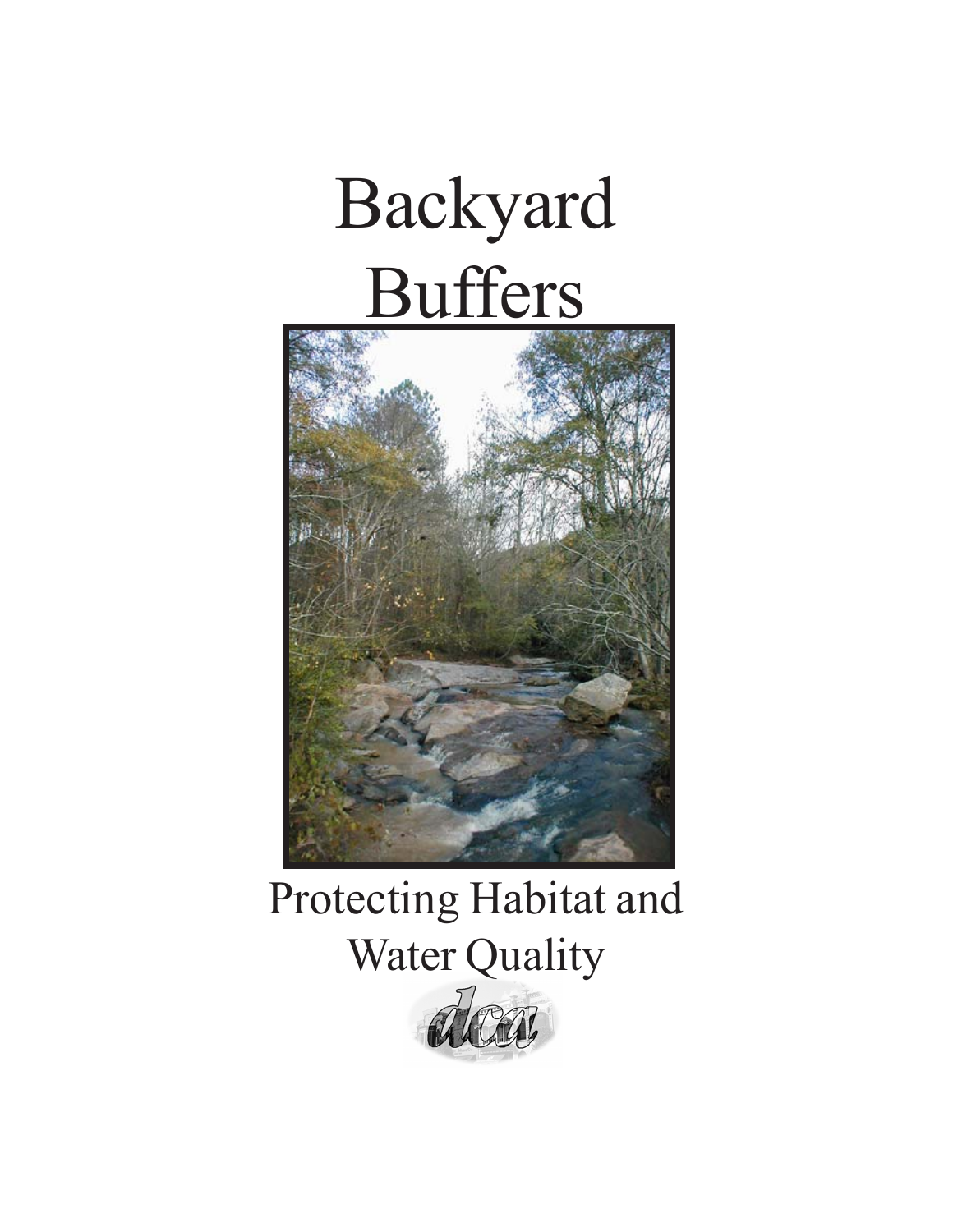#### **What is a buffer?**

A buffer (also called a riparian buffer area or zone) is the strip of natural vegetation along the bank of a stream, lake or other water body that separates the water from developed areas such as lawns, buildings, roads, driveways, etc. Buffers can include grass, shrubs, and trees, which hold the soil in place and act as living filters of pollution. Without buffers, homes and residential neighborhoods can contribute sediment, fertilizers, pesticides, metals, oil and other vehicle fluids, pet waste and many other pollutants to nearby waters. Buffers also help prevent property loss due to erosion.

If you have a stream, lake or other water body on your property, there are many reasons to protect, preserve, and enhance the buffer zone around it. Buffers are critical on all streams. Many residential areas are built around small streams which feed larger streams and rivers and eventually reach drinking water intakes. Preserving buffers on streams of all sizes not only protects these surface waters but also allows water to percolate through the soil and replenish groundwater.

### **What are the state and local buffer requirements?**

Georgia has a number of laws and regulations that apply to buffer zones, so the required minimum buffer width on your property can vary. The Georgia Erosion and Sedimentation Control Act restricts land disturbance and trimming of vegetation within a 25 foot buffer adjacent to creeks, streams, rivers, saltwater marshes, and most lakes and ponds, and within a 50 foot buffer on trout streams. Homeowners may not cause any significant land disturbance within this buffer without a variance, but may thin or trim vegetation so long as water quality and aquatic habitat are protected and a natural canopy is left in sufficient quantity to provide shade on the stream bed.

The Mountain and River Corridors Protection Act and the Georgia Planning Act require some local governments to adopt a 100 foot buffer and restrict certain land uses along various large river corridors in the state. Water supply reservoirs, streams that flow into reservoirs, and streams above drinking water intakes may also require wider buffer zones, depending on their distance from the reservoir or intake.

Many local governments have adopted ordinances that specify wider buffers than the state minimum requirements. For specific information on buffer zone requirements in your area, you should contact your city or county zoning and development department. Some local governments also offer assistance with stream bank restoration and erosion control.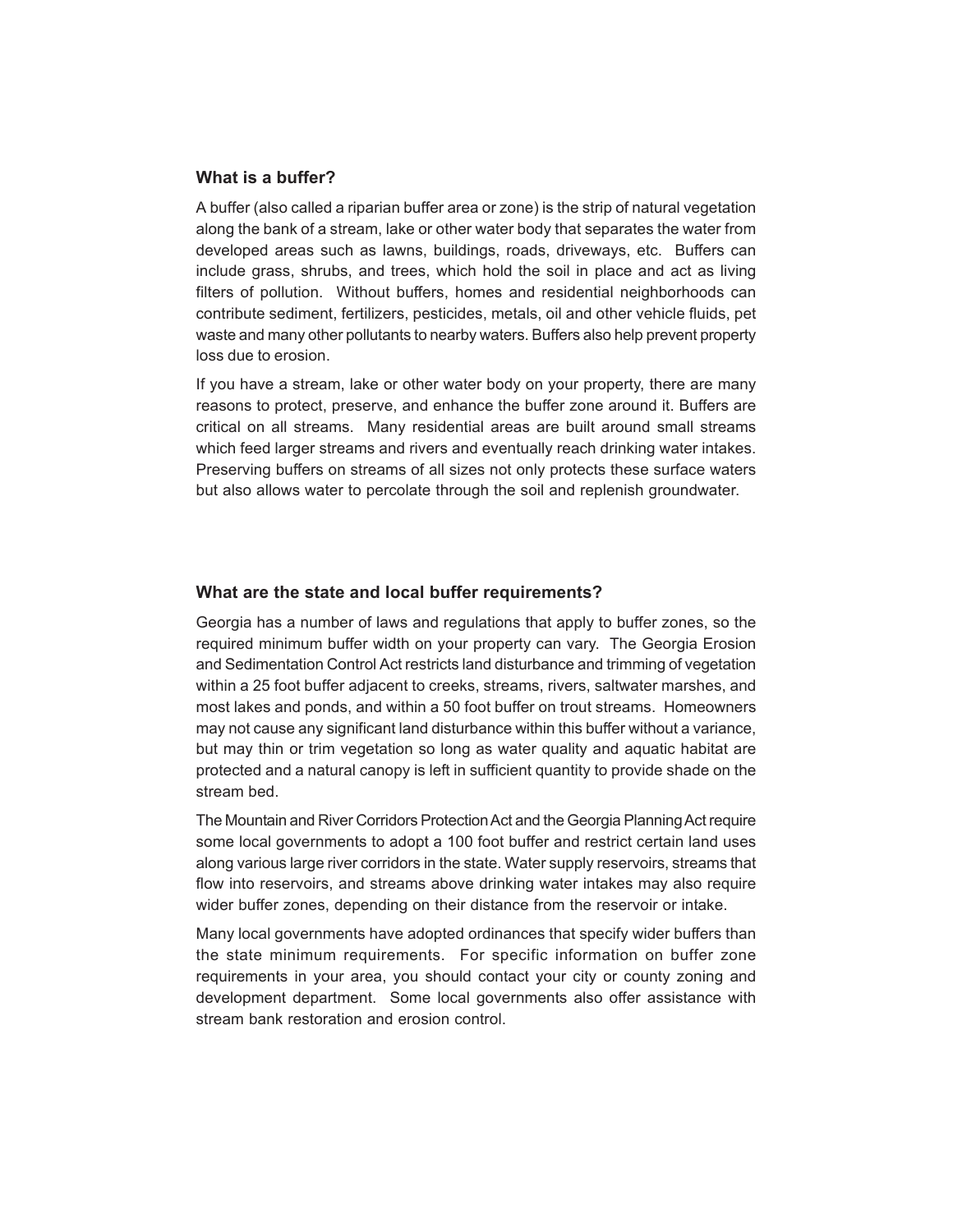### **How can I protect buffer zones and stream health on my property?**

- Never mow to the edge of a stream or lake; let the buffer develop naturally;
- Plant appropriate native vegetation and cuttings in the buffer zone;
- Don't dump anything in a stream, including grass clippings and other yard waste, try home composting instead;
- Keep the water body clean by removing trash;
- Leave natural woody debris in a stream. It provides habitat and food for aquatic communities;
- Use pesticides and fertilizers sparingly in your yard and not at all in the buffer ;
- Keep septic systems in good working order to prevent contaminated runoff; and
- Don't change the course of a stream or try to use rocks or other materials to stop stream bank erosion yourself. You can do more harm than good.



Pesticides and fertilizers applied to the lawn above can harm the water quality, cause algal blooms, and degrade habitat. However, the stream bank has been allowed to naturally revegetate. Erosion is minimized, pollutants are filtered out before reaching the stream, habitat for wildlife is created, and shade is provided to keep water temperatures cooler. Benefits increase with a wider buffer.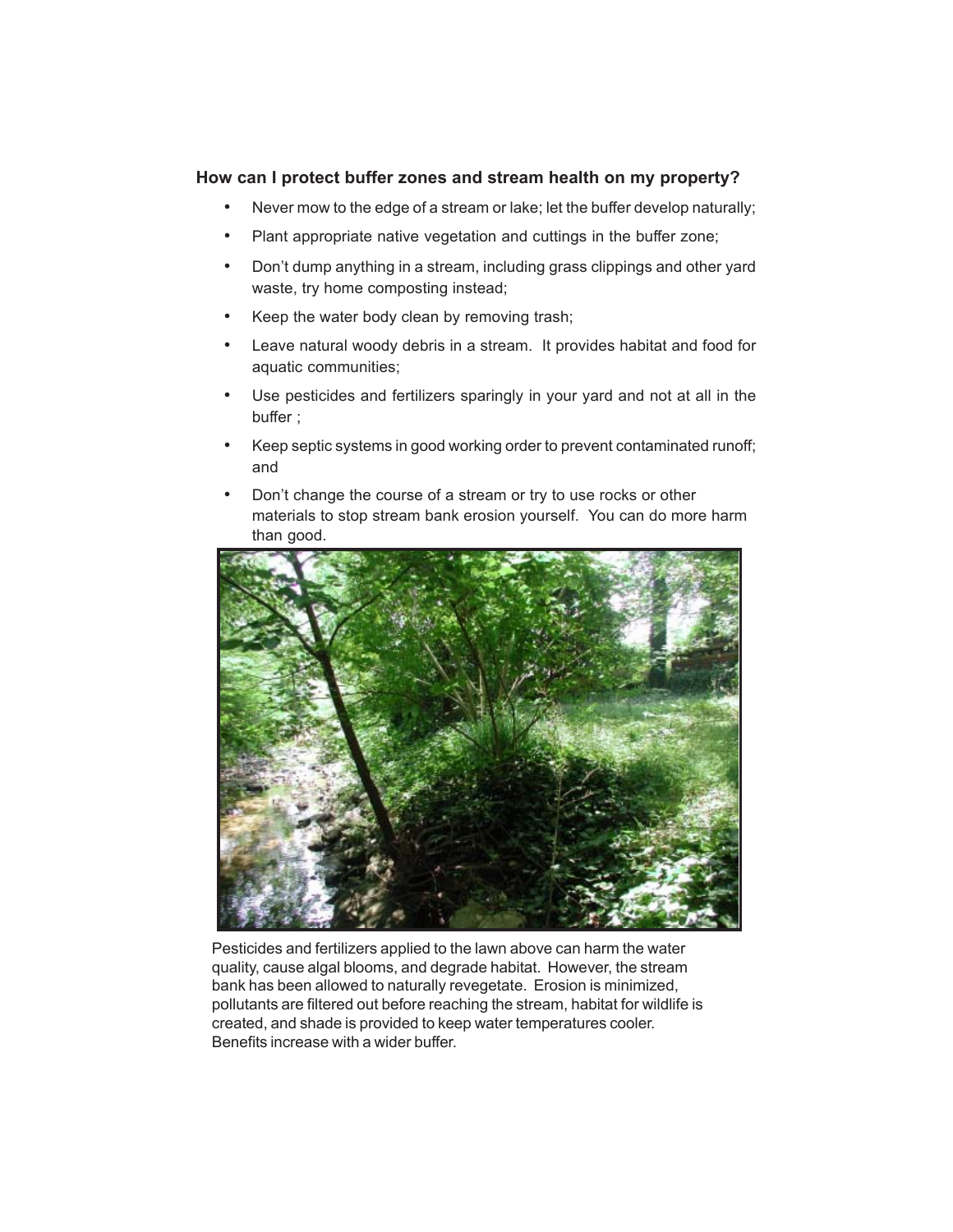### **Why are healthy buffer zones important?**

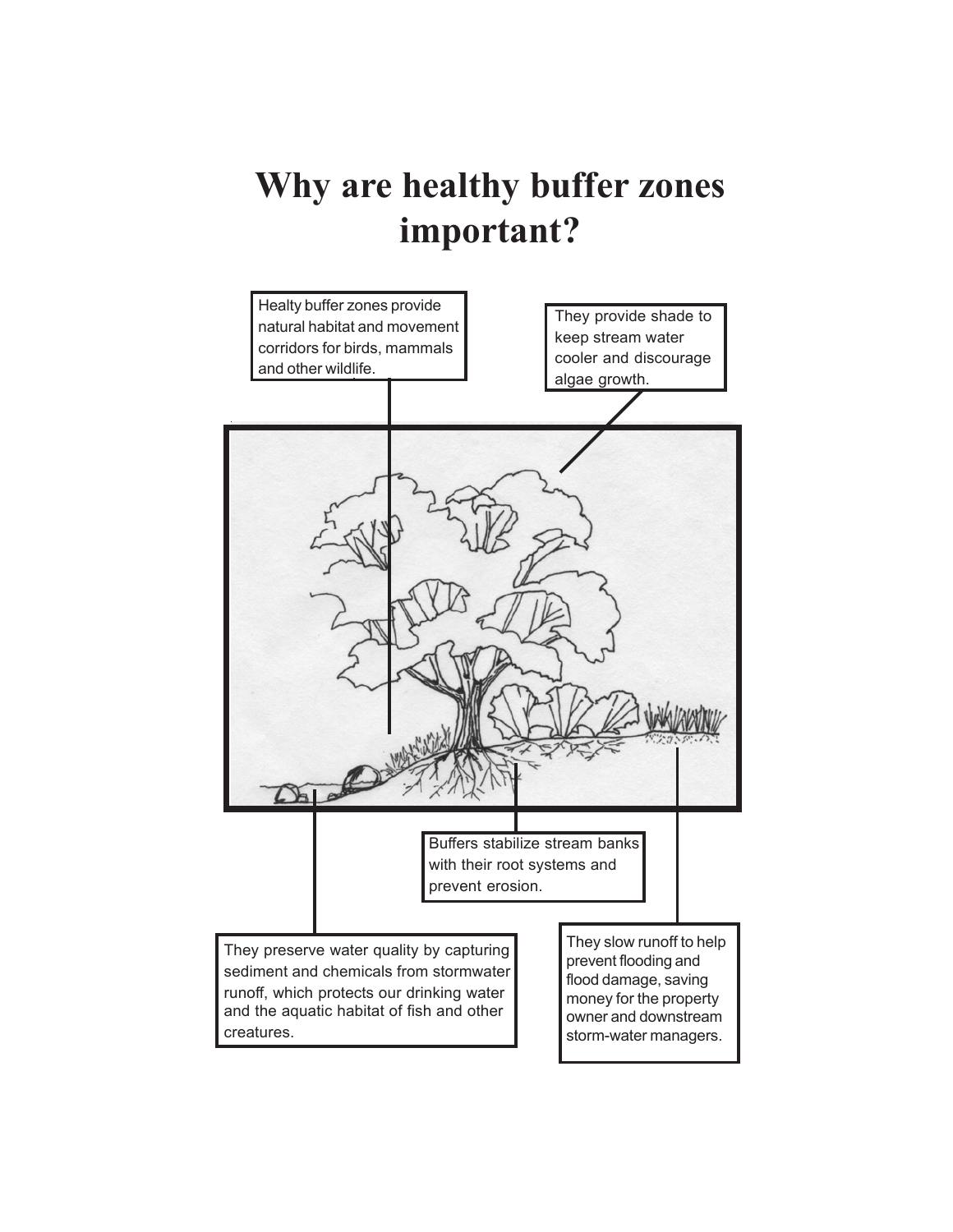### **Planning and creating a healthy buffer zone**

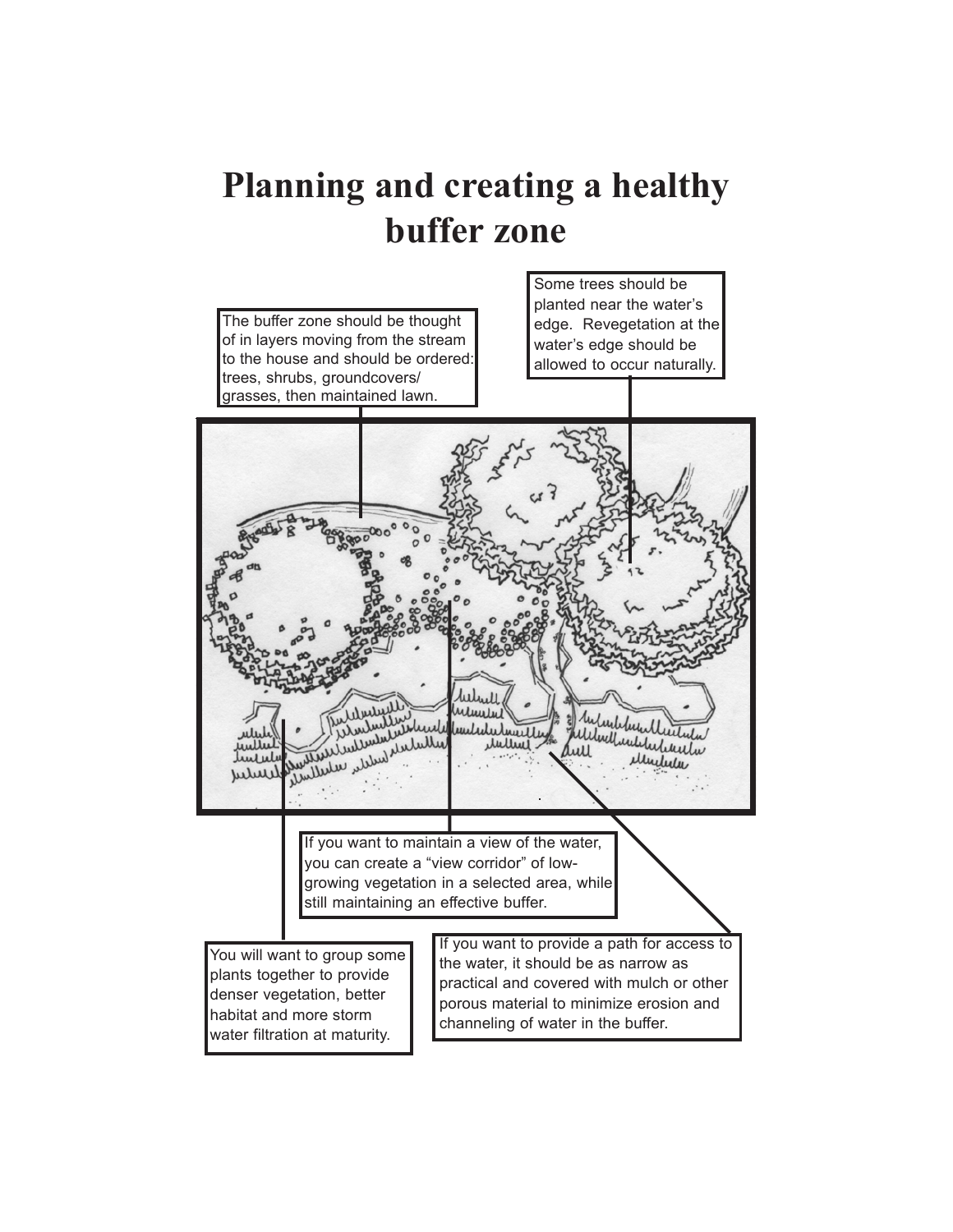### **Planning and Creating an Effective Backyard Buffer**

Before you begin work on creating or modifying your vegetated buffer strip, take a look at how water flows off your property during a heavy rainstorm. The buffer is most effective when runoff spreads out across it and does not flow in a channel directly to the stream. Consider whether you need to divert water more effectively into the buffer to achieve the best flow.

Next, look at how close your lawn comes to the stream or lake bank now. Many people make the mistake of growing their lawn right down to the water's edge, when in fact a naturally vegetated buffer creates a more attractive landscape. Lawns provide little, if any, habitat for birds and animals, and no benefits for the water body. Think about how much lawn you really need, keeping in mind that lawns require more care, water, fertilizers and pesticides than a natural buffer.

You have two choices for creating, restoring or expanding your buffer: let the buffer area passively return to a natural state by creating a no-mow zone, or actively revegetating the area with selected native and other plants. If you select the first choice, you will find that birds, squirrels and other animals, as well as wind and water, will help bring seeds, berries and nuts into the buffer area. However, it will take some time for grasses, shrubs and trees to take root and mature, so be patient. If the potential buffer site is just bare soil now, you should plant grass seed covered with straw to prevent erosion during rain events, and then allow other plants to become established.



Above, the neighborhood on the left has eliminated the buffer zone and planted grass to the river's edge. The neighborhood on the right has kept the buffer intact, adding to the beauty of their property and benefiting the health of the river.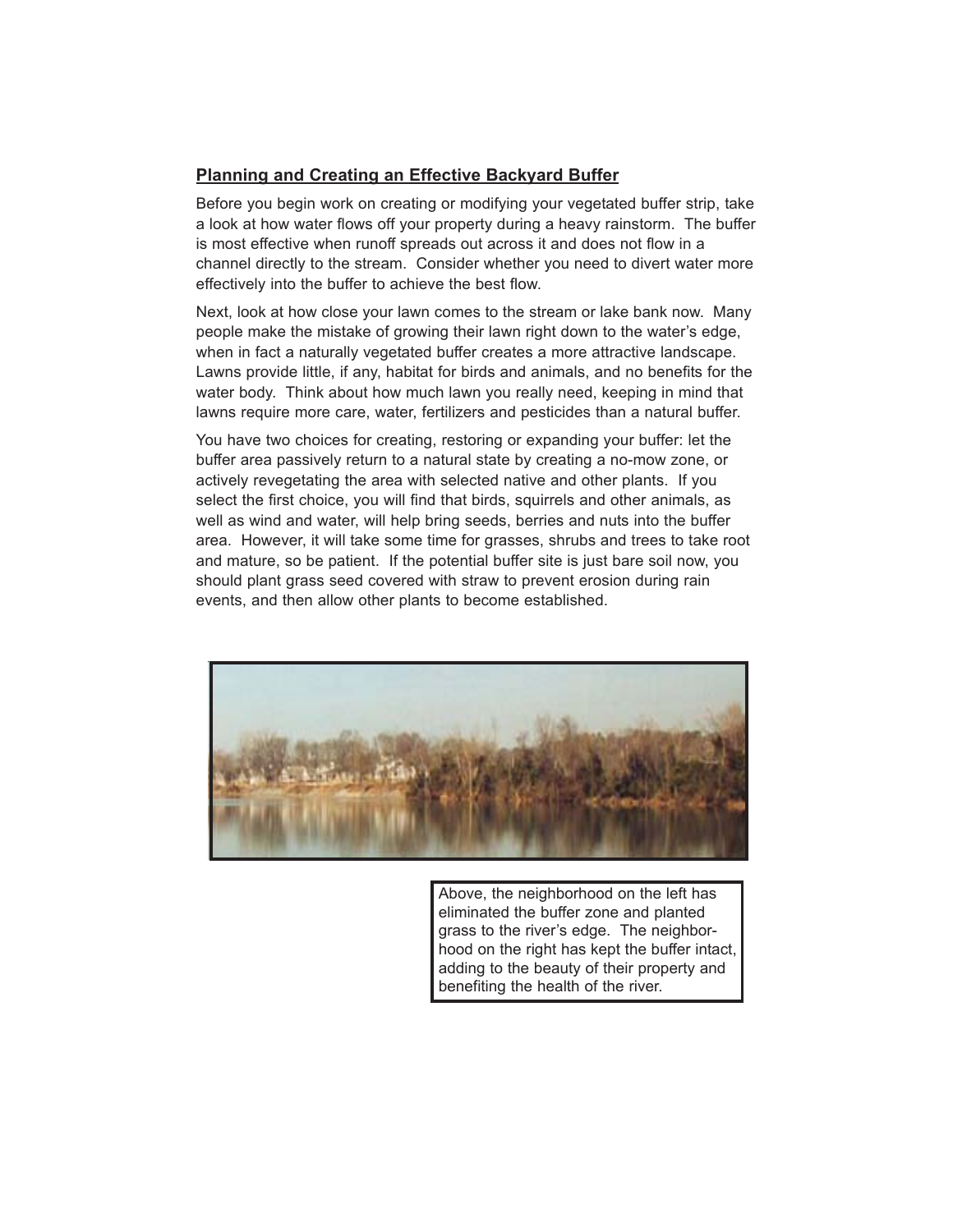### **Designing Your Own Buffer**

If you want to take a more active role in the creation of your buffer, you should first develop a planting plan. Remember that you will want to plant some vegetation, especially shrubs and trees, in early spring when they are still dormant or in the fall after the leaves have fallen. Also, you can create the buffer in stages over time to spread out the work and expense of the project.

It is helpful to sketch out a design to determine how many plants are needed. You can start your plan by drawing where you would like to plant grasses, shrubs and trees, without worrying about the exact species at this stage. Do consider the size (at maturity) of the plants you would prefer, however. Generally, you should plant ground covers 1-3' apart, shrubs 3-5' apart, small trees (up to 25' at maturity) 15' apart, and larger trees 25' apart.

When selecting plants for your buffer, you will want to consider a number of factors, including:

- Size of the plant at maturity, including height and width;
- Whether the plant is evergreen or deciduous (seasonal foliage);
- Whether the plant is slow, medium or fast growing;
- Color of foliage, flowers and berries;
- Time of year that plant blooms and produces seeds or fruit;
- Attraction of foliage to certain desirable insects (such as bees and butterflies), birds and other animals;
- Resistance to insect pests and disease;
- Whether the plant prefers full sun, semi-shade or full shade, as this factor will help to determine where in the buffer various plants would be most appropriate;
- Watering requirements (native and/or drought resistant species are preferred);
- What soil type the plant prefers, including pH range;
- Growing range (zone) for the plant, to ensure it is appropriate for your area; and
- Whether the plant is native to your area or an imported variety (whenever possible, desirable native plants should be used in the buffer).

You should select a wide variety of plants, with a mixture of grasses, ground covers, shrubs and trees. This will help decrease the spread of diseases and provide you with attractively varied foliage. Also, select plants that flower and bear fruit at various times during the growing season.